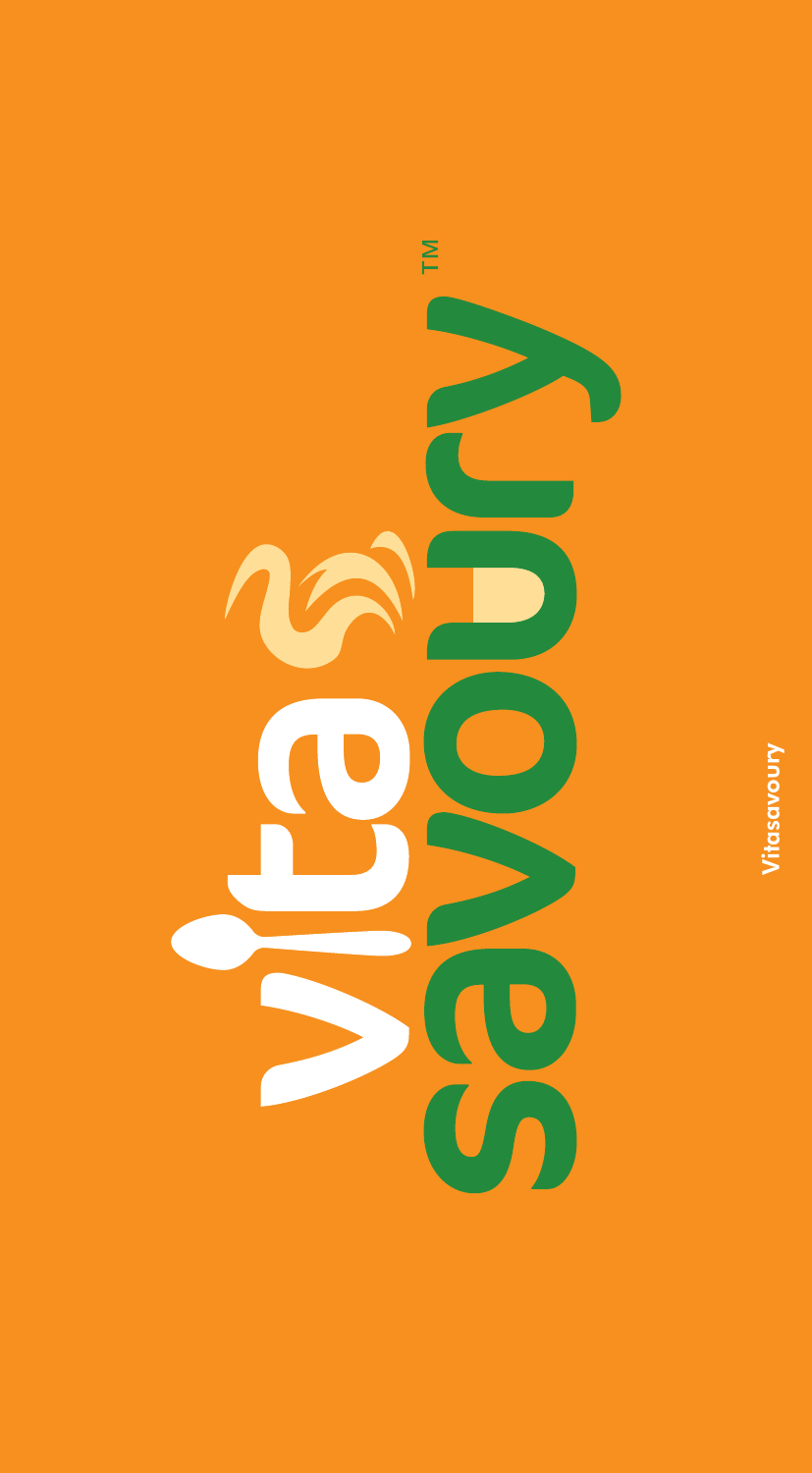

ACBS  $\overline{\checkmark}$ 

### **Description**

#### **Food for special medical purposes**

Vitasavoury is a range of powdered, low volume, high energy, savoury supplements available in Chicken and Golden Vegetable flavours.

### **Indications**

Vitasavoury is for the dietary management of disease related malnutrition, malabsorption states or other conditions requiring fortification with energy and protein.

#### **Dosage and Administration**

To be determined by the clinician or dietitian and is dependent on the age, body weight and medical condition of the patient.

### **Preparation Guidelines:**

- 1. Empty contents of sachet into a mug or bowl.
- 2. Boil water and leave to cool for 5 minutes.
- 3. Add100ml of hot water to the mug or bowl\*.
- 4. Stir until dissolved, serve and enjoy.
- \* Alternatively, to increase the nutritional content of Vitasavoury, prepare using 100ml of warm (not boiling) whole milk instead.

|                          | Energy (kcal) | Protein (g) |
|--------------------------|---------------|-------------|
| Prepared with water      | 309           |             |
| Prepared with whole milk | 375           |             |

### **IMPORTANT NOTICE**

Must only be used under strict medical supervision. Not for use as a sole source of nutrition. Suitable from 3 years of age. For enteral use only.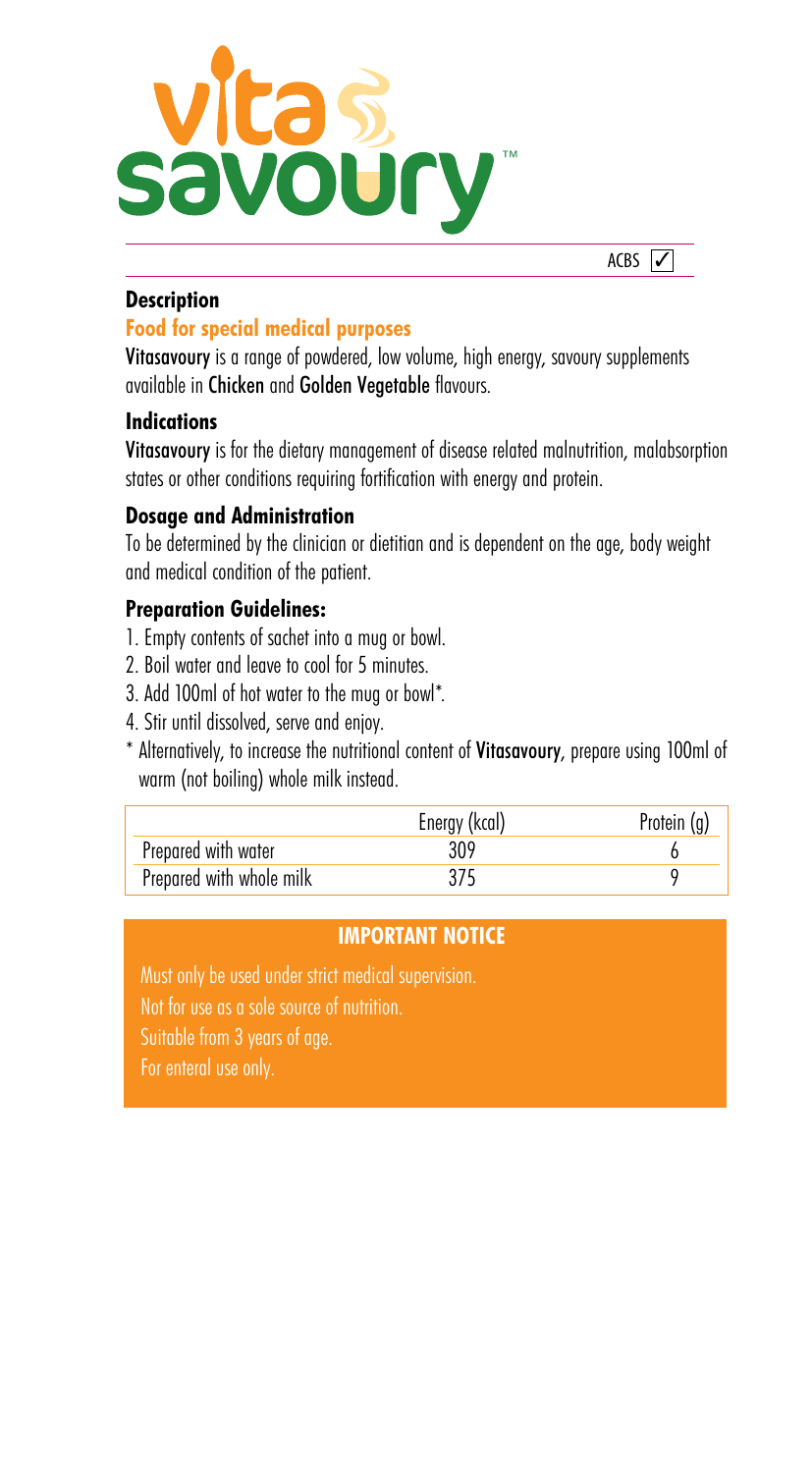## **Nutritional Information**

|                                                                     | <b>Per 100g</b>             |                   | Per 50g<br>(1 sachet)<br><b>Vitasavoury</b> |                          |
|---------------------------------------------------------------------|-----------------------------|-------------------|---------------------------------------------|--------------------------|
| kJ<br>Energy<br>kcal                                                | $\mathbf{C}$<br>2562<br>619 | GV<br>2562<br>619 | $\epsilon$<br>1281<br>309                   | <b>GV</b><br>1281<br>309 |
| Fat<br>$\overline{g}$<br>of which saturates<br>$\overline{g}$       | 52<br>23                    | 52<br>23          | 26<br>11.5                                  | 26<br>11.5               |
| Carbohydrate<br>$\overline{g}$<br>of which sugars<br>$\overline{g}$ | 22.5<br>1.4                 | 22.5<br>2.7       | 11.3<br>0.7                                 | 11.3<br>1.4              |
| <b>Fibre</b><br>$\overline{g}$                                      | 6.4                         | 6.4               | 3.2                                         | 3.2                      |
| Protein<br>$\overline{g}$                                           | 12                          | 12                | 6.0                                         | 6.0                      |
| Salt<br>g                                                           | 2.6                         | 2.4               | 1.3                                         | 1.2                      |
| <b>Minerals</b><br>Sodium<br>mg<br>mmol                             | 1021<br>43.9                | 957<br>41.2       | 511<br>22                                   | 479<br>20.6              |
| Chloride<br>mq<br>mmol                                              | 1207<br>33.8                | 1223<br>34.2      | 604<br>16.9                                 | 612<br>17.1              |
| Potassium<br>mg<br>mmol                                             | 97<br>2.4                   | 125<br>3.1        | 48.5<br>1.2                                 | 62.5<br>1.6              |
| Calcium<br>mg<br>mmol                                               | 75<br>1.9                   | 73<br>1.8         | 37.5<br>0.9                                 | 36.5<br>0.9              |
| Phosphorus<br>mg<br>mmol                                            | 75.4<br>2.4                 | 70.1<br>2.2       | 37.7<br>1.2                                 | 35.1<br>1.1              |
| Magnesium<br>mg<br>mmol                                             | 13.4<br>0.5                 | 14.7<br>0.6       | 6.7<br>0.3                                  | 7.4<br>0.3               |

**C** = Chicken. **GV** = Golden Vegetable.

# **Osmolality**

1 sachet (50g)  $+$  100ml water (standard dilution)  $=$ Chicken: 560 mOsm/kg Golden Vegetable: 570 mOsm/kg